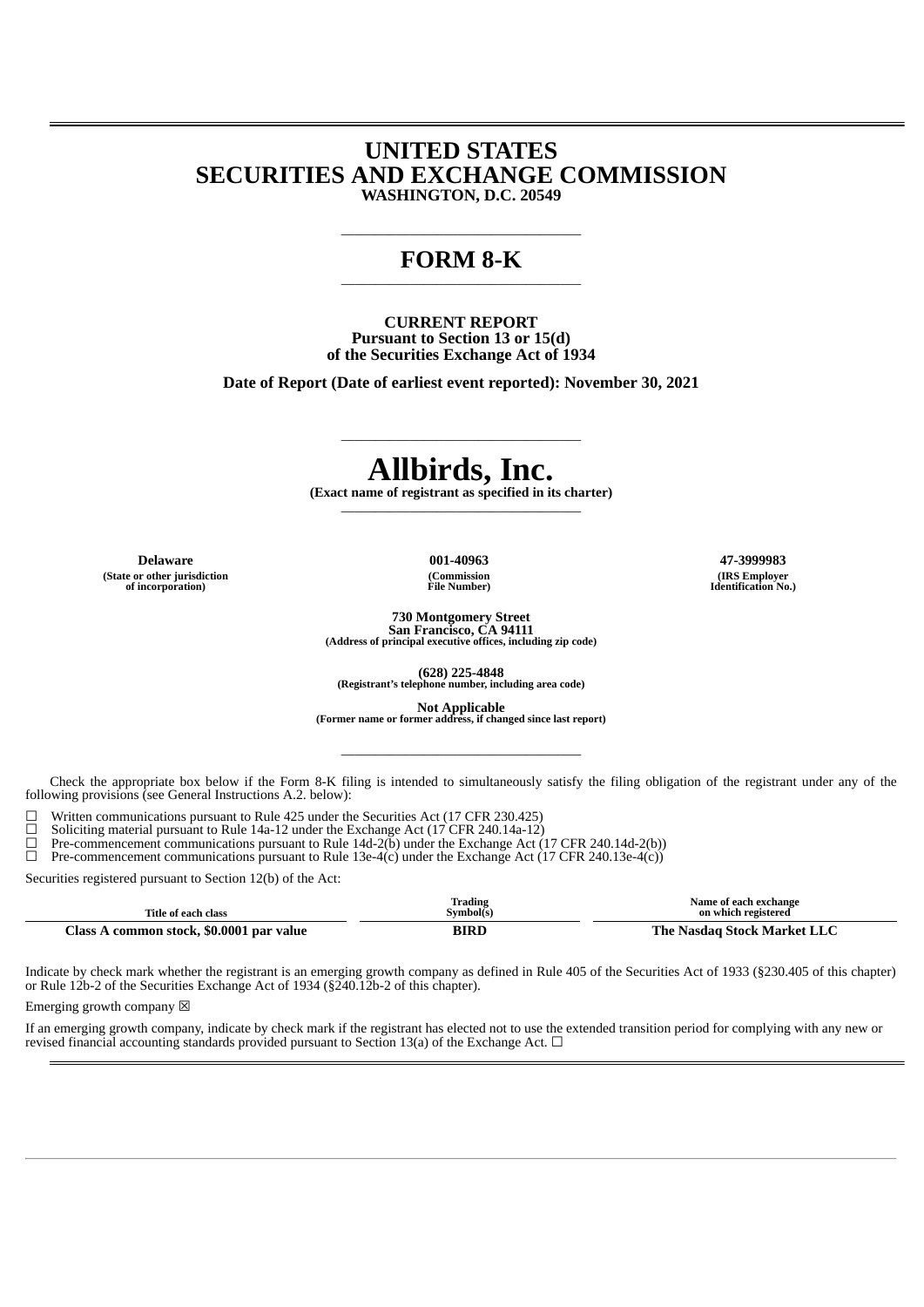#### **Item 2.02 Results of Operations and Financial Condition.**

On November 30, 2021, Allbirds, Inc. (the "Company") reported financial results and business highlights for the quarter ended September 30, 2021. A copy of this press release (the "Earnings Press Release") is furnished as Exhibit 99.1 to this Current Report on Form 8-K and is incorporated by reference.

The information in this Item 2.02 of this Current Report on Form 8-K (including Exhibit 99.1) is being furnished and shall not be deemed "filed" for purposes of Section 18 of the Securities Exchange Act of 1934, as amended (the "Exchange Act"), or otherwise subject to the liabilities of that Section, nor shall it be deemed incorporated by reference in any filing under the Securities Act of 1933, as amended, or the Exchange Act, except as expressly set forth by specific reference in such a filing.

#### **Item 9.01 Financial Statements and Exhibits.**

#### (d) Exhibits

| <b>Exhibit No.</b> | <b>Description</b>                                                                                       |
|--------------------|----------------------------------------------------------------------------------------------------------|
| 99.1               | Earnings Press Release, dated November 30, 2021                                                          |
| 104                | Cover Page Interactive Data File (the cover page XBRL tags are embedded within the inline XBRL document) |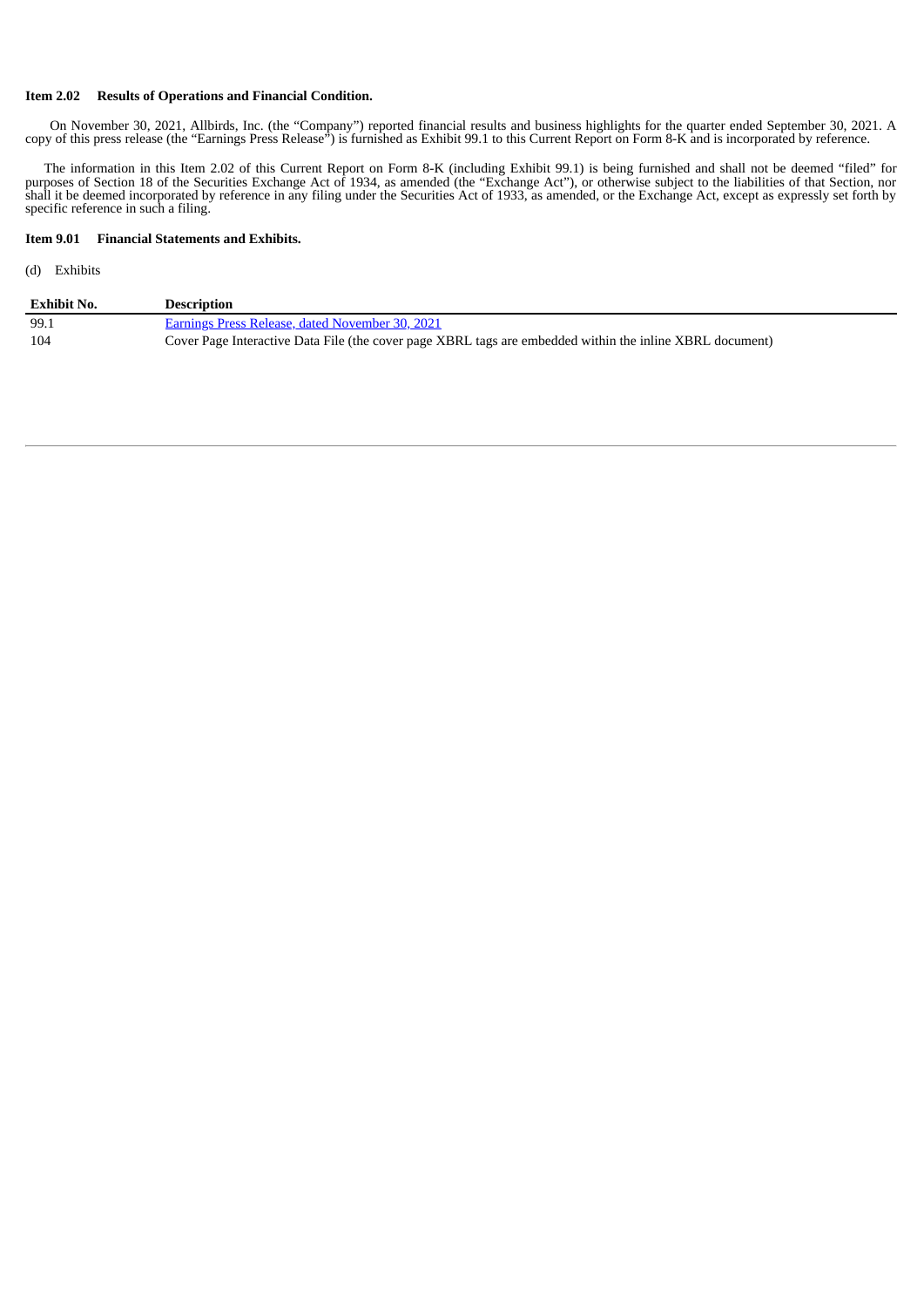#### **SIGNATURES**

Pursuant to the requirements of the Securities Exchange Act of 1934, as amended, the Registrant has duly caused this report to be signed on its behalf by the undersigned hereunto duly authorized.

Dated: November 30, 2021

#### **Allbirds, Inc.**

By: /s/ Michael Bufano

Michael Bufano Chief Financial Officer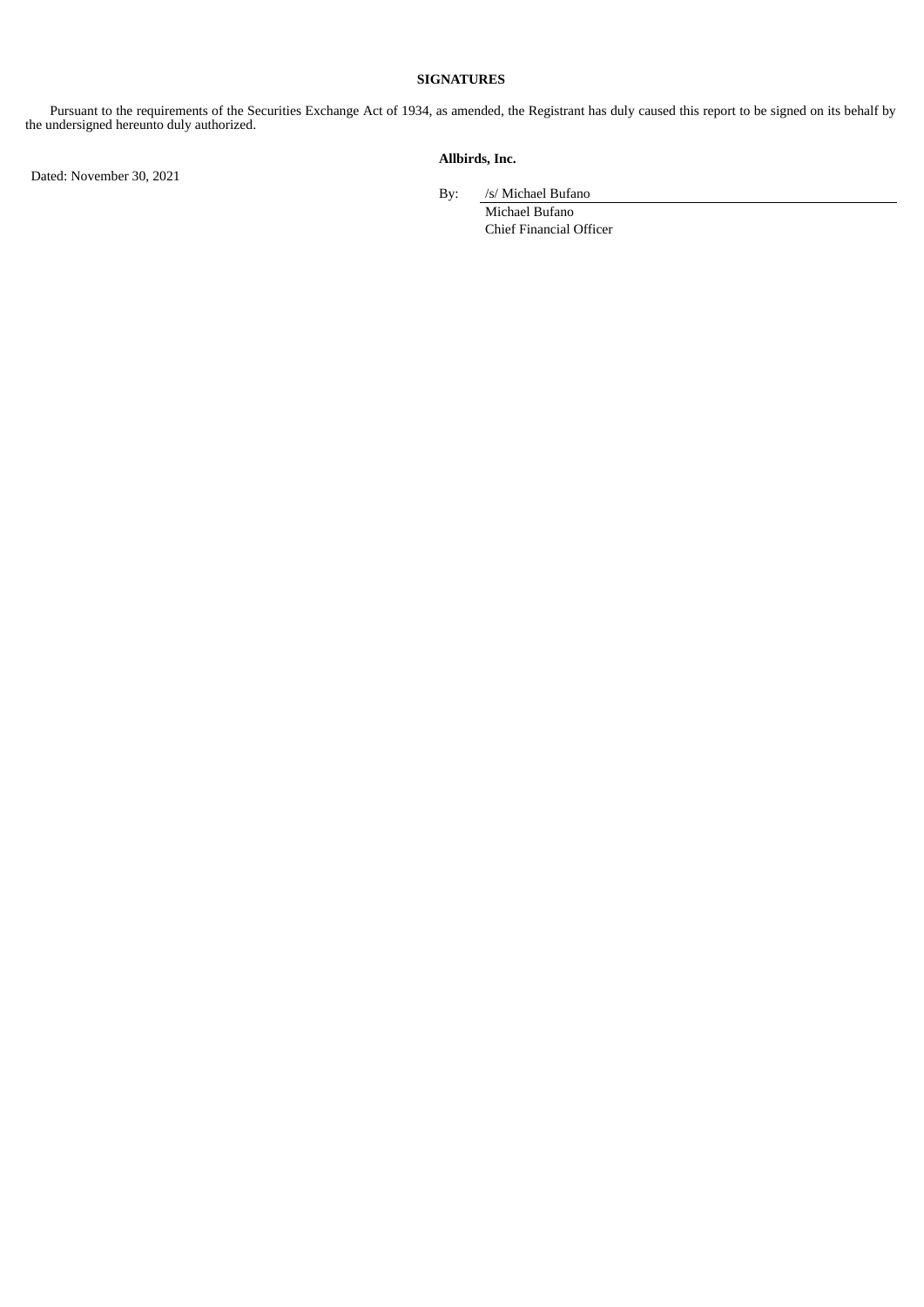## **ALLBIRDS REPORTS THIRD QUARTER 2021 FINANCIAL RESULTS Third Quarter Net Revenue of \$63 Million, Up 33% Year Over Year Provides Full Year 2021 Outlook**

<span id="page-3-0"></span>**SAN FRANCISCO, Nov. 30, 2021 (GLOBE NEWSWIRE)** – Allbirds, Inc. (NASDAQ: BIRD), a global lifestyle brand that innovates with naturally derived materials to make better footwear and apparel products in a better way, today reported financial results for the third quarter of 2021 ended September 30, 2021.

# **Third Quarter Highlights**

- Net revenue rose 33% to \$62.7 million compared to the third quarter of 2020 and increased 40% versus the third quarter of 2019
- Gross profit increased 36% to \$33.9 million compared to the third quarter of 2020; gross margin expanded 120 basis points from the third quarter of 2020 to 54.1%
- GAAP net loss of \$13.8 million, or \$0.25 per basic and diluted share; net loss margin of (22.0)%
- Adjusted EBITDA loss of \$6.3 million; Adjusted EBITDA margin of (10.1)%
- Opened four stores, ending the third quarter with 31 locations

"We are pleased to deliver strong third quarter performance, which reflects solid execution by our teams and robust global demand for the Allbirds brand," said Joey Zwillinger, Co-Founder and Co-CEO. "Revenue was strong across channels and geographies, growing 33% year over year, with notable strength in U.S. physical retail. Importantly, we saw strong consumer response in the quarter to our new product innovation, including our new Perform Apparel line."

"We're at the forefront of a generational change in consumer values and purchase behaviors, led by our mission to make better things in a better way—which means we're aligning our purpose of reversing climate change with our product quality and financial outcomes. Looking ahead, we believe Allbirds is uniquely positioned in an exceptionally large and growing market. As we continue to execute our strategic plan, we are focused on accelerating growth, creating value for our shareholders and building for a multi-decade journey."

# **Third Quarter Operating Results**

Net revenue in the third quarter of 2021 increased 33% to \$62.7 million compared to \$47.2 million in the third quarter of 2020 and increased 40% compared to the third quarter of 2019. The increase is primarily attributable to robust consumer demand in the United States and a strong response to new footwear and performance apparel product launches. Net revenue in the United States increased 42% to \$47.7 million and international net revenue increased 10% to \$15.0 million compared to the third quarter of 2020.

Gross profit totaled \$33.9 million compared to \$25.0 million in the third quarter of 2020 and gross margin expanded 120 basis points to 54.1% versus 52.9% compared to the same period in the prior year. The increase in gross margin primarily reflects favorable product mix, sales of higher gross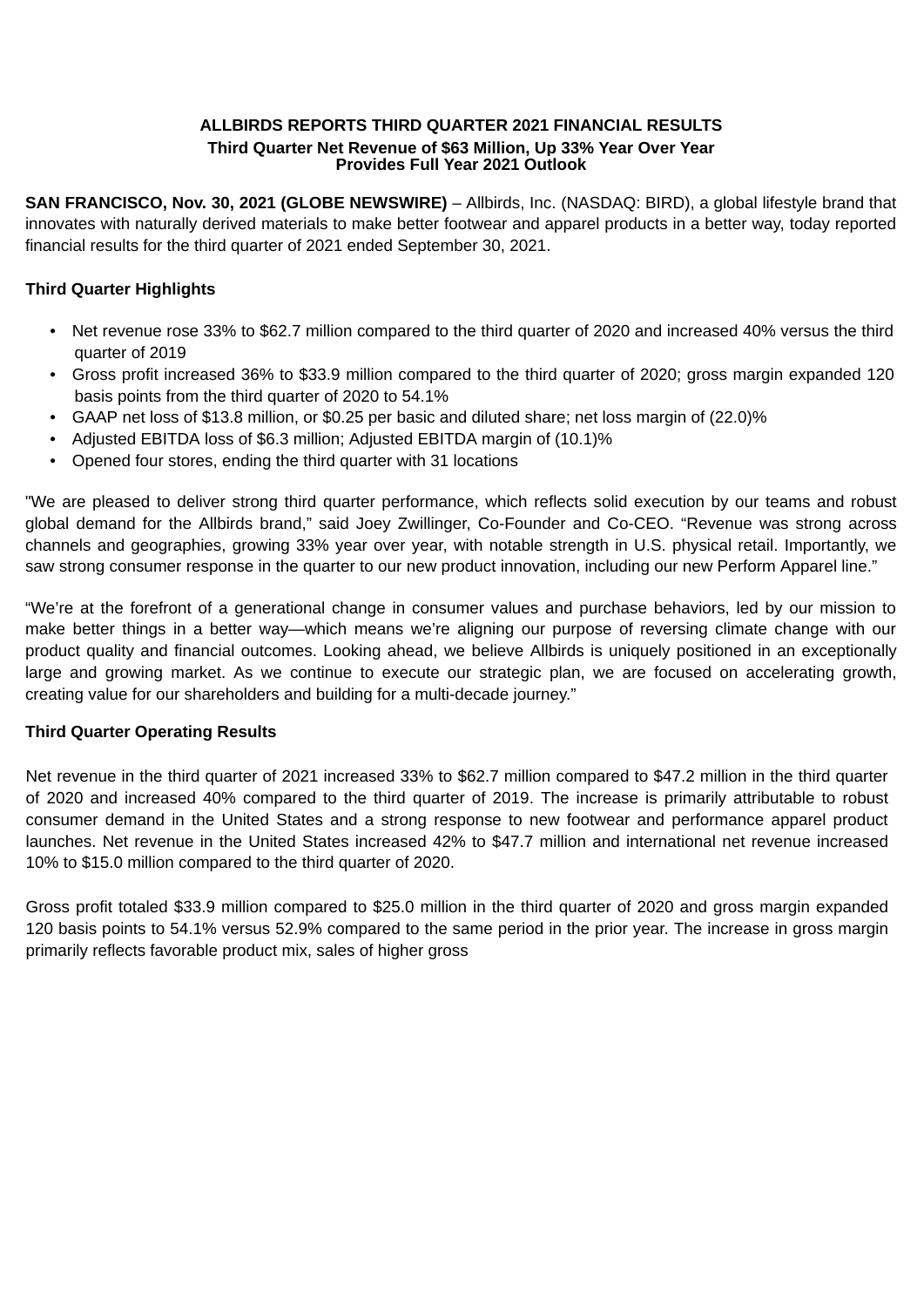margin products such as apparel, and a decrease in product costs, partially offset by higher warehouse and logistics costs.

Selling, general and administrative expenses (SG&A) were \$33.0 million, or 52.6% of revenue, compared to \$20.1 million, or 42.5% of revenue, in the third quarter of 2020, with the increase primarily driven by expenses for the opening of four new stores during the period and operational expenses for 10 additional stores opened since the third quarter of 2020, increased headcount, and public company preparation costs. Marketing expenses totaled \$12.8 million versus \$12.1 million compared to the third quarter of 2020 and improved as percentage of revenue to 20.4% from 25.7% a year ago.

Third quarter GAAP net loss was \$13.8 million compared to net loss of \$7.0 million in the third quarter of 2020, and net loss margin was (22.0)% compared to (14.8)% in the third quarter of 2020.

Adjusted EBITDA loss in the third quarter of 2021 was \$6.3 million compared to \$3.8 million in the third quarter of 2020, and Adjusted EBITDA margin decreased by 200 basis points to (10.1)% versus (8.1)% a year ago.

## **Nine Month Operating Results**

Year-to-date net revenue in the third quarter of 2021 increased 29% to \$180.3 million compared to \$140.0 million in the nine months ended September 30, 2020 and increased 43% compared to the nine months ended September 30, 2019. The increase is primarily attributable to robust consumer demand in the United States and a strong response to new footwear launches. Year-to-date net revenue in the United States increased 26% to \$132.9 million and international net revenue increased 37% to \$47.4 million compared to the nine months ended September 30, 2020.

Year-to-date gross profit in the third quarter of 2021 totaled \$97.9 million compared to \$73.3 million in the nine months ended September 30, 2020, while gross margin expanded 190 basis points to 54.3% versus 52.4% compared to the same period in the prior year. The increase in gross margin primarily reflects favorable product mix, sales of higher gross margin products such as apparel, and a decrease in product costs, partially offset by higher warehouse and logistics costs.

Year-to-date selling, general and administrative expenses (SG&A) in the third quarter of 2021 were \$85.5 million, or 47.5% of revenue, compared to \$61.2 million, or 43.7% of revenue, in the nine months ended September 30, 2020, with the increase primarily driven by expenses for the opening of nine new stores during the period and continued operational expenses for stores opened during 2020, increased headcount, and public company preparation costs. Year-to-date marketing expenses in the third quarter of 2021 totaled \$38.8 million versus \$31.7 million compared to the nine months ended September 30, 2020 and improved as percentage of revenue to 21.5% from 22.6% a year ago.

Year-to-date GAAP net loss in the third quarter of 2021 was \$34.9 million compared to net loss of \$16.5 million in the nine months ended September 30, 2020, and net loss margin was (19.4)% compared to (11.8)% in the nine months ended September 30, 2020. Year-to-date adjusted EBITDA loss in the nine months ended September 30, 2021 was \$12.1 million compared to \$10.1 million in the nine months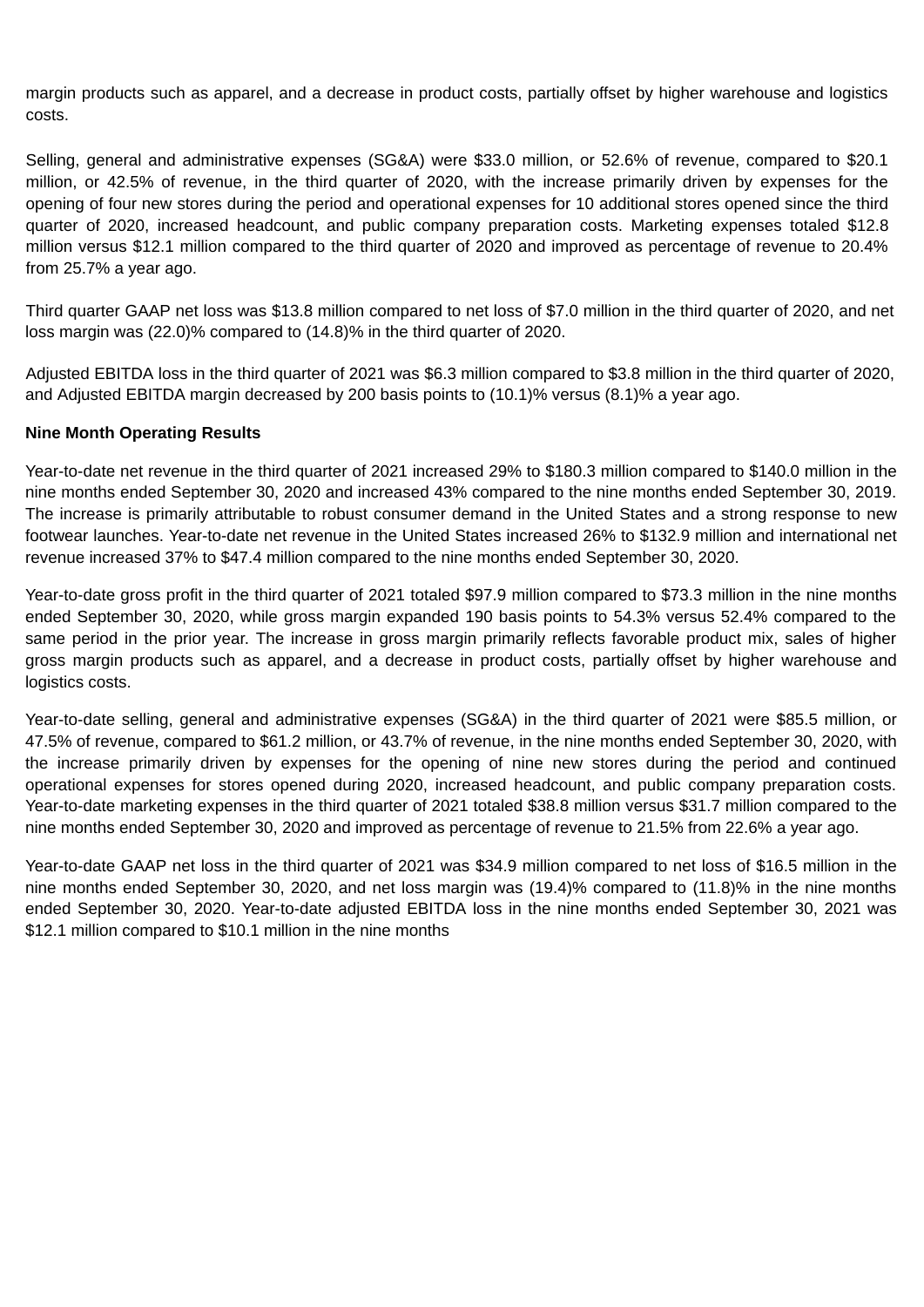ended September 30, 2020, and Adjusted EBITDA margin improved by 50 basis points to (6.7)% versus (7.2)% a year ago.

# **Balance Sheet Highlights**

Allbirds ended the third quarter of 2021 with \$65 million of cash and cash equivalents and \$40 million available under its revolving credit agreement. Inventories totaled \$99 million, an increase of 55% compared to \$64 million as of the third quarter of 2020, which reflects longer ocean shipping lead times and the company's strategic decision to build inventories in response to strong consumer demand ahead of the holiday selling season. In November 2021, Allbirds received offering proceeds from its IPO of approximately \$252.8 million, before deducting underwriting discounts and offering costs.

## **2021 Financial Outlook**

Allbirds provided the following outlook for fiscal year 2021:

- Net revenue of \$270 million to \$272 million, representing growth in the range of 23% to 24% versus fiscal 2020 and 39% to 40% versus fiscal 2019
- Adjusted EBITDA<sup>1</sup> of negative \$17 million to \$15 million, including an estimated \$5 million of public company costs

"We achieved strong top line growth, gross margin expansion, and improved marketing efficiency in the quarter," said Mike Bufano, Chief Financial Officer. "We feel confident about how the business is positioned and our ability to navigate what continues to be a dynamic macro environment. Through careful investments, we have built a solid infrastructure across people, supply chain and technology that we believe positions us to profitably grow the business and create shareholder value."

## **Conference Call Information**

Allbirds will host a conference call to discuss the results, followed by Q&A, at 5:00 p.m. Eastern Time today, November 30, 2021. A live webcast and replay of the conference call will be available on the investor relations section of the Allbirds website at https://ir.allbirds.com. A replay of the webcast will also be archived on the Allbirds website for 12 months.

## **About Allbirds, Inc.**

Headquartered in San Francisco, Allbirds is a global lifestyle brand that innovates with naturally derived materials to make better footwear and apparel products in a better way, while treading lighter on the planet. Allbirds' story began with superfine New Zealand merino wool and has since evolved to include a eucalyptus tree fiber knit fabric and a sugarcane-based EVA foam (SweetFoam®). Allbirds serves customers across 35 countries through 35 Allbirds stores and its e-commerce website, www.allbirds.com.

 $^{\rm 1}$  A reconciliation of Adjusted EBITDA, a non-GAAP financial measure, to a corresponding GAAP measure is not available on a forward-looking basis without unreasonable efforts as we are currently unable to predict with a reasonable degree of certainty certain expense items that are excluded in calculating Adjusted EBITDA. We have provided a reconciliation of GAAP to non-GAAP financial measures in the financial statement tables for our third quarter fiscal 2021 results included in this press release.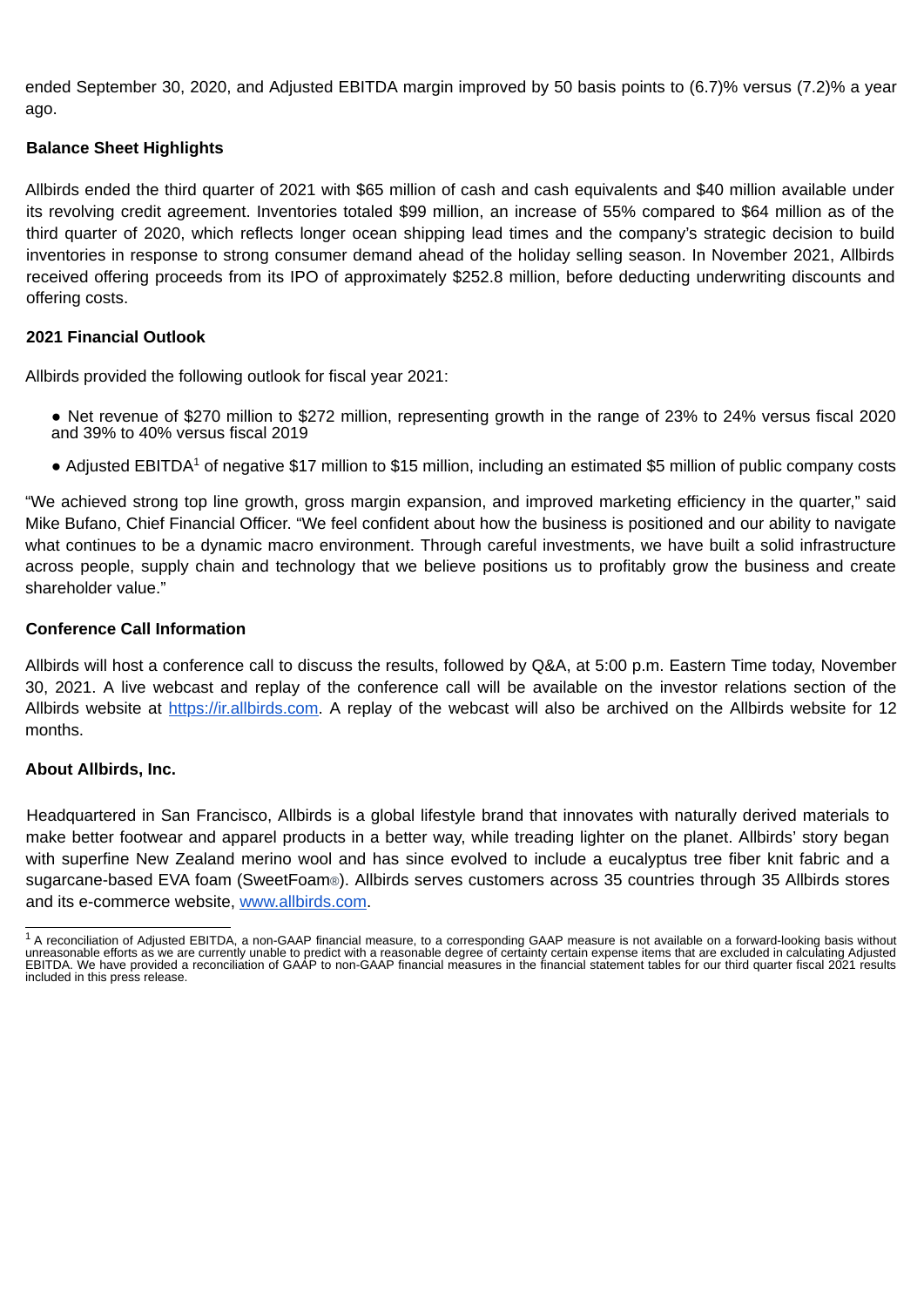### **Forward-Looking Statements**

This press release and related conference call contain forward-looking statements within the meaning of the Private Securities Litigation Reform Act of 1995 that are based on management's beliefs and assumptions and on information currently available to management. All statements other than statements of historical facts, including statements regarding our financial outlook, market position, future results of operations, financial condition, business strategy and plans, and objectives of management for future operations are forward-looking statements. In some cases, you can identify forward-looking statements because they contain words such as "anticipate," "believe," "contemplate," "continue," "could," "estimate," "expect," "intend," "may," "plan," "potential," "predict," "project," "should," "target," "will," or "would" or the negative of these words or other similar terms or expressions.

Further information on these and other factors that could cause our financial results, performance, and achievements to differ materially from any results, performance, or achievements anticipated, expressed, or implied by these forwardlooking statements is included in the filings we make with the SEC, including our prospectus filed with the SEC pursuant to Rule 424(b)(4) on November 4, 2021, and future reports we may file with the SEC from time to time. The forward-looking statements contained in this press release and related conference call relate only to events as of the date stated or, if no date is stated, as of the date of this press release and related conference call. We undertake no obligation to update any forward-looking statements made in this press release to reflect events or circumstances after the date of this press release or to reflect new information or the occurrence of unanticipated events, except as required by law. We may not actually achieve the plans, intentions or expectations disclosed in or expressed by, and you should not place undue reliance on our forward-looking statements. Our forward-looking statements do not reflect the potential impact of any future acquisitions, mergers, dispositions, joint ventures or investments.

## **Use of Non-GAAP Financial Measures**

This press release and the accompanying financial tables include references to adjusted EBITDA and adjusted EBITDA margin, non-GAAP financial measures. We define adjusted EBITDA as net income before stock-based compensation expense, depreciation and amortization, other expense (consisting of changes in fair value of our preferred stock warrant liability and gains or losses on foreign currency), interest expense, and provision for income taxes. We define adjusted EBITDA margin as adjusted EBITDA divided by net revenue.

Adjusted EBITDA and adjusted EBITDA margin facilitate internal comparisons of our historical operating performance on a more consistent basis, and we also use them for our business planning purposes. In addition, we believe adjusted EBITDA is widely used by investors, securities analysts, ratings agencies, and other parties in evaluating companies in our industry as a measure of operational performance.

We believe that non-GAAP measures, when reviewed in conjunction with GAAP financial measures, and not in isolation or as substitutes for analysis of our results of operations under GAAP, are useful to investors as they are widely used measures of performance, and the adjustments we make to these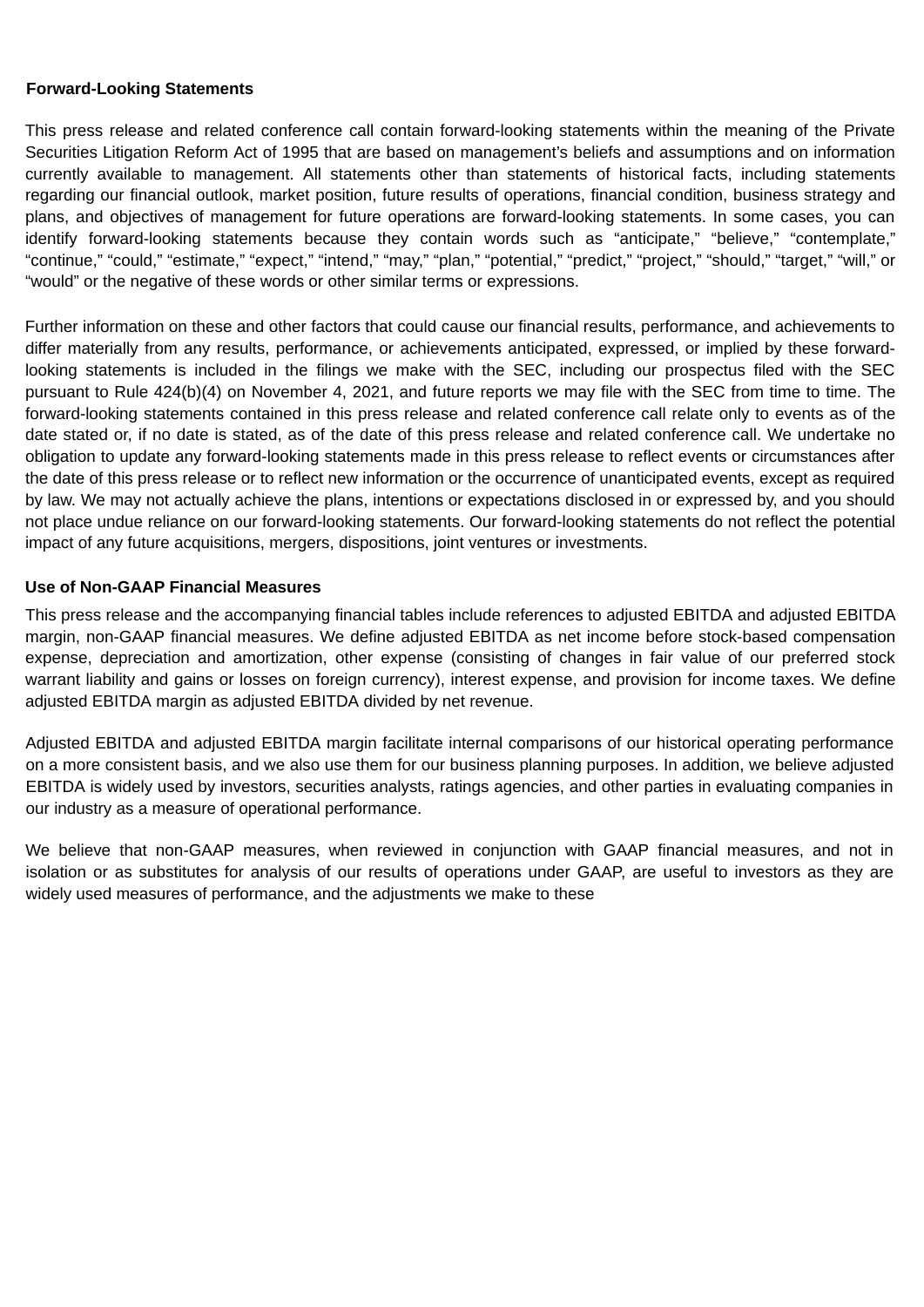non-GAAP measures provide investors further insight into our profitability and additional perspectives in comparing our performance to other companies and in comparing our performance over time on a consistent basis. Adjusted EBITDA has limitations as a profitability measure in that it does not include stock-based compensation expense, depreciation and amortization, other expense (income) (consisting of changes in fair value of our preferred stock warrant liability and gains or losses on foreign currency), interest expense, and provision for income taxes. Adjusted EBITDA and adjusted EBITDA margin should not be considered as an alternative to net loss and net loss margin or any other measure of financial performance calculated and presented in accordance with GAAP. Further, other companies, including companies in our industry, may calculate adjusted EBITDA differently, which reduces its usefulness as a comparative measure. Because of these limitations, we consider, and investors should consider, adjusted EBITDA and adjusted EBITDA margin together with other operating and financial performance measures presented in accordance with GAAP.

In the future, we may incur expenses similar to those for which adjustments are made in calculating adjusted EBITDA. Our presentation of these non-GAAP measures should not be construed as a basis to infer that our future results will be unaffected by extraordinary, unusual, or non-recurring items.

**Investors:** ir@allbirds.com

**Media:** press@allbirds.com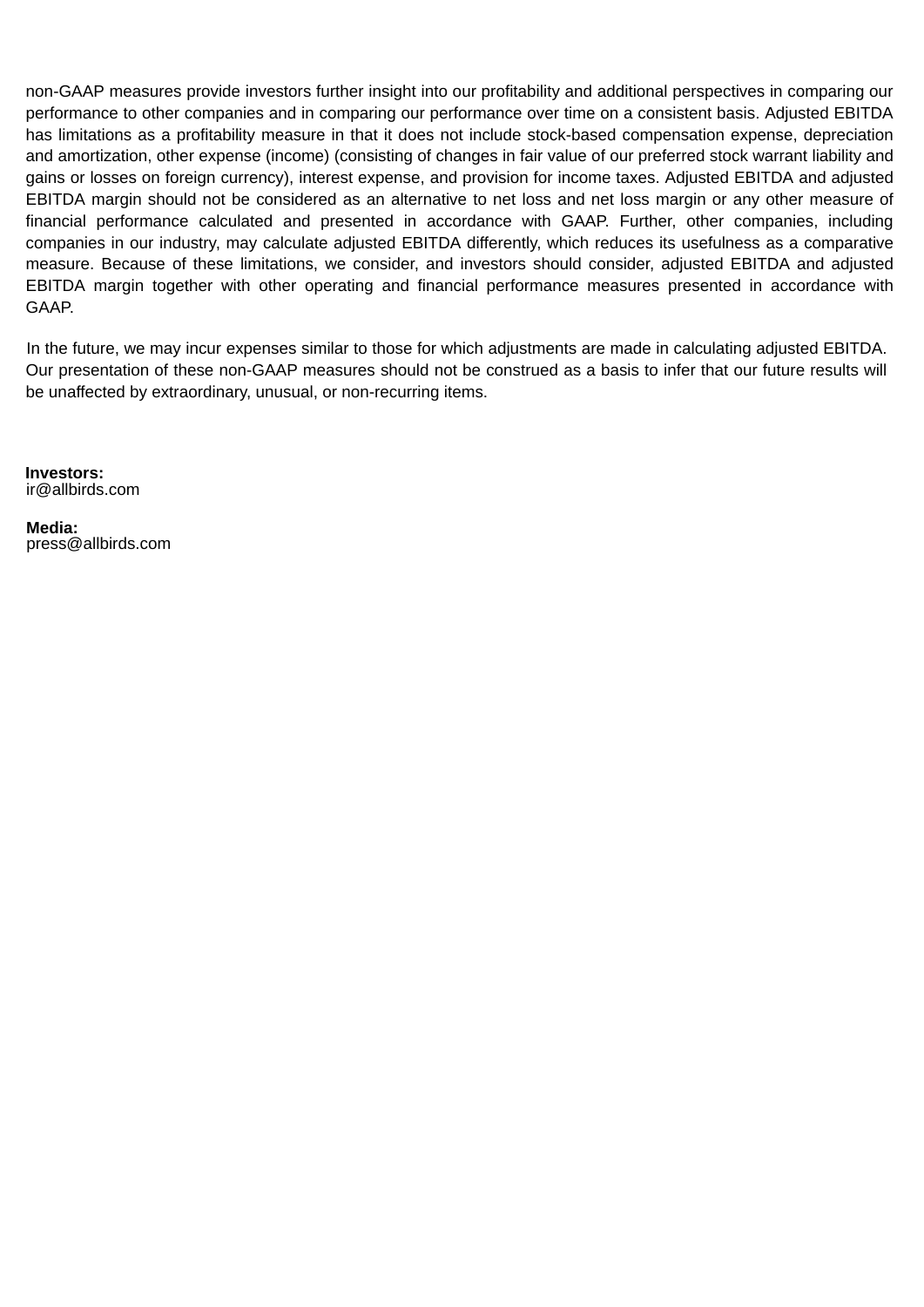#### **Allbirds, Inc. Consolidated Statements of Operations and Comprehensive Loss (In thousands, except share and per share amounts) (Unaudited)**

|                                                                                                                        | <b>Three Months Ended</b> |               |    | <b>Nine Months Ended</b> |               |                    |    |                    |
|------------------------------------------------------------------------------------------------------------------------|---------------------------|---------------|----|--------------------------|---------------|--------------------|----|--------------------|
|                                                                                                                        | September 30, 2021        |               |    | September 30, 2020       |               | September 30, 2021 |    | September 30, 2020 |
| Net Revenue                                                                                                            | \$                        | 62,711        | \$ | 47,242                   | \$            | 180,253            | \$ | 140,021            |
| Cost of Revenue                                                                                                        |                           | 28,776        |    | 22,239                   |               | 82,370             |    | 66,702             |
| <b>Gross Profit</b>                                                                                                    |                           | 33,935        |    | 25,003                   |               | 97,883             |    | 73,319             |
| <b>OPERATING EXPENSE:</b>                                                                                              |                           |               |    |                          |               |                    |    |                    |
| Selling, General, and Administrative Expense                                                                           |                           | 33,017        |    | 20,094                   |               | 85,549             |    | 61,226             |
| <b>Marketing Expense</b>                                                                                               |                           | 12,794        |    | 12,139                   |               | 38,808             |    | 31,659             |
| <b>TOTAL OPERATING EXPENSE</b>                                                                                         |                           | 45,811        |    | 32,233                   |               | 124,356            |    | 92,885             |
| <b>LOSS FROM OPERATIONS</b>                                                                                            |                           | (11, 876)     |    | (7, 230)                 |               | (26, 473)          |    | (19, 566)          |
| <b>Interest Expense</b>                                                                                                |                           | (53)          |    | (113)                    |               | (141)              |    | (329)              |
| Other (Expense) Income                                                                                                 |                           | (2,039)       |    | (518)                    |               | (8,019)            |    | 1,133              |
| Loss Before Provision For Income Taxes                                                                                 |                           | (13,968)      |    | (7, 861)                 |               | (34, 632)          |    | (18, 762)          |
| INCOME TAX BENEFIT (PROVISION)                                                                                         |                           | 167           |    | 863                      |               | (298)              |    | 2,255              |
| <b>NET LOSS</b>                                                                                                        | \$                        | $(13,802)$ \$ |    | (6,998)                  | $\frac{1}{2}$ | $(34,930)$ \$      |    | (16,507)           |
| OTHER COMPREHENSIVE INCOME (LOSS):                                                                                     |                           |               |    |                          |               |                    |    |                    |
| Foreign currency translation gain (loss)                                                                               |                           | (699)         |    | 266                      |               | (1,029)            |    | 469                |
| TOTAL COMPREHENSIVE LOSS                                                                                               | \$                        | $(14,500)$ \$ |    | (6, 732)                 | \$            | $(35,959)$ \$      |    | (16, 038)          |
| <b>PER SHARE DATA</b>                                                                                                  |                           |               |    |                          |               |                    |    |                    |
| Net loss per share attributable to common stockholders, basic<br>and diluted                                           | SS.                       | $(0.25)$ \$   |    | $(0.13)$ \$              |               | $(0.64)$ \$        |    | (0.31)             |
| Weighted average shares used in computing net loss per<br>share attributable to common stockholders, basic and diluted |                           | 55,590,320    |    | 53,057,406               |               | 54,631,455         |    | 53,142,309         |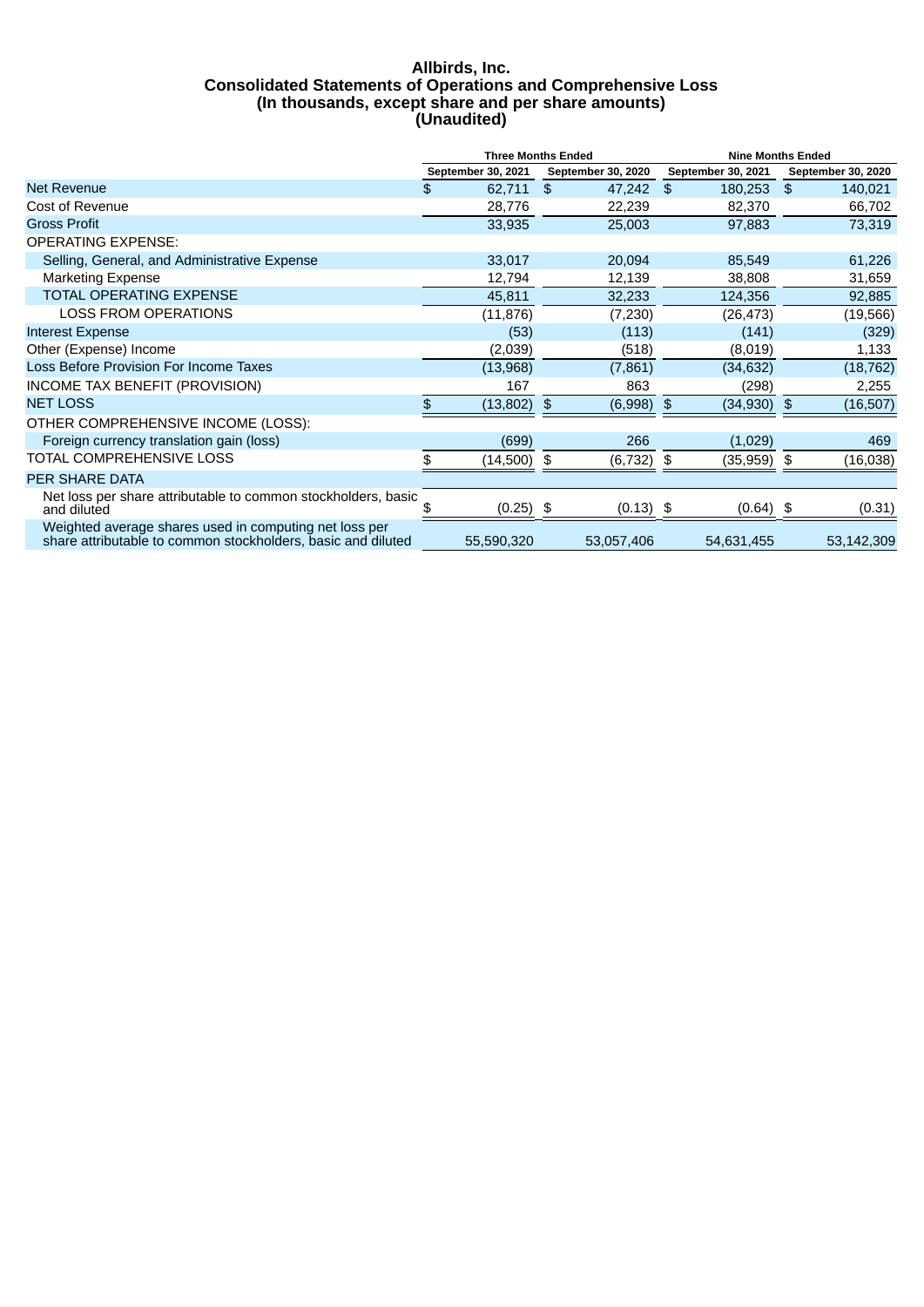#### **Allbirds, Inc. Condensed Consolidated Balance Sheets (In thousands, except share amounts) (Unaudited)**

|                                                                                                                                                                                                                                                                          |    | September 30, 2021 | December 31, 2020 |           |
|--------------------------------------------------------------------------------------------------------------------------------------------------------------------------------------------------------------------------------------------------------------------------|----|--------------------|-------------------|-----------|
| <b>ASSETS</b>                                                                                                                                                                                                                                                            |    |                    |                   |           |
| <b>CURRENT ASSETS:</b>                                                                                                                                                                                                                                                   |    |                    |                   |           |
| Cash and cash equivalents                                                                                                                                                                                                                                                | \$ | 65,371 \$          |                   | 126,551   |
| Accounts receivable                                                                                                                                                                                                                                                      |    | 2.010              |                   | 1,955     |
| Inventory                                                                                                                                                                                                                                                                |    | 99,335             |                   | 59,222    |
| Prepaid expenses and other current assets                                                                                                                                                                                                                                |    | 42,281             |                   | 27,112    |
| <b>Total current assets</b>                                                                                                                                                                                                                                              |    | 208,997            |                   | 214,840   |
| PROPERTY AND EQUIPMENT-Net                                                                                                                                                                                                                                               |    | 34,565             |                   | 23,301    |
| OTHER ASSETS                                                                                                                                                                                                                                                             |    | 6,106              |                   | 5,902     |
| <b>TOTAL ASSETS</b>                                                                                                                                                                                                                                                      | \$ | 249,668            | $\frac{3}{2}$     | 244,043   |
| LIABILITIES, CONVERTIBLE PREFERRED STOCK AND STOCKHOLDERS' DEFICIT                                                                                                                                                                                                       |    |                    |                   |           |
| <b>CURRENT LIABILITIES:</b>                                                                                                                                                                                                                                              |    |                    |                   |           |
| Accounts payable                                                                                                                                                                                                                                                         | \$ | 33.529             | \$                | 20,236    |
| Accrued expenses and other current liabilities                                                                                                                                                                                                                           |    | 37,032             |                   | 31,491    |
| Deferred revenue                                                                                                                                                                                                                                                         |    | 2,475              |                   | 2,925     |
| <b>Total current liabilities</b>                                                                                                                                                                                                                                         |    | 73.036             |                   | 54.652    |
| <b>NONCURRENT LIABILITIES:</b>                                                                                                                                                                                                                                           |    |                    |                   |           |
| Other long-term liabilities                                                                                                                                                                                                                                              |    | 8,853              |                   | 5,004     |
| Preferred stock warrant liability                                                                                                                                                                                                                                        |    | 13,087             |                   | 5,845     |
| <b>Total noncurrent liabilities</b>                                                                                                                                                                                                                                      |    | 21.940             |                   | 10,849    |
| <b>Total liabilities</b>                                                                                                                                                                                                                                                 | \$ | 94,976 \$          |                   | 65,501    |
| <b>COMMITMENTS AND CONTINGENCIES (Note 15)</b>                                                                                                                                                                                                                           |    |                    |                   |           |
| Convertible Preferred Stock, \$0.0001 par value; 75,812,755 shares authorized; 70,990,919 shares<br>issued and outstanding as of December 31, 2020 and September 30, 2021                                                                                                |    | 204.049            |                   | 204.049   |
| STOCKHOLDERS' DEFICIT:                                                                                                                                                                                                                                                   |    |                    |                   |           |
| Common stock, 0.0001 par value; 154,379,258 and 2,200,000,000 shares authorized as of December<br>31, 2020 and September 30, 2021, respectively; 53,683,269 and 56,508,441 shares issued and<br>outstanding as of December 31, 2020 and September 30, 2021, respectively |    | 5                  |                   | 5         |
| Additional paid-in capital                                                                                                                                                                                                                                               |    | 76,657             |                   | 64,548    |
| Accumulated other comprehensive income                                                                                                                                                                                                                                   |    | 927                |                   | 1,956     |
| Accumulated deficit                                                                                                                                                                                                                                                      |    | (126, 946)         |                   | (92,016)  |
| Total stockholders' deficit                                                                                                                                                                                                                                              |    | (49, 357)          |                   | (25, 507) |
| TOTAL LIABILITIES, CONVERTIBLE PREFERRED STOCK, AND STOCKHOLDERS' DEFICIT                                                                                                                                                                                                | \$ | 249,668            | $\frac{3}{2}$     | 244,043   |
|                                                                                                                                                                                                                                                                          |    |                    |                   |           |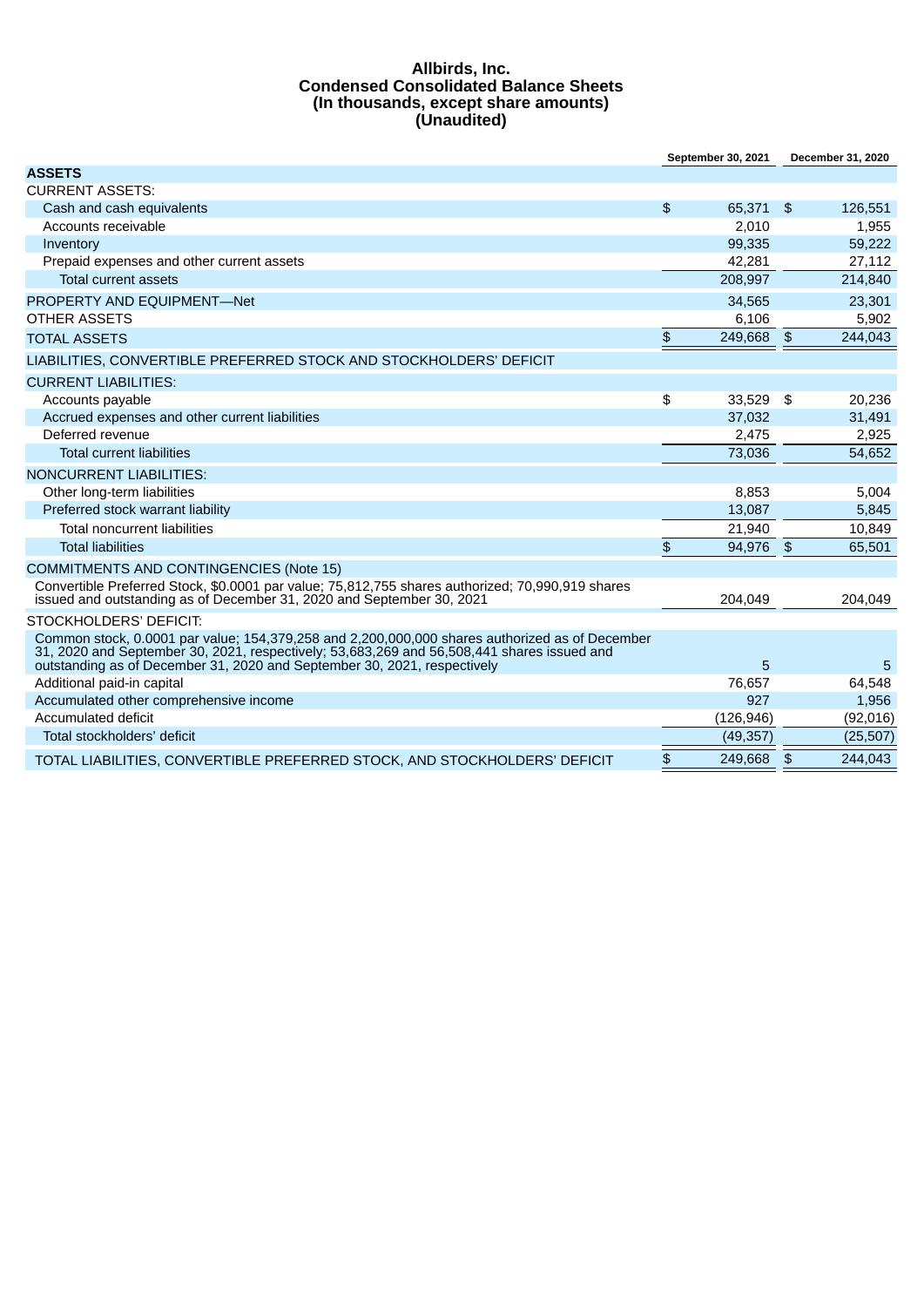#### **Allbirds, Inc. Condensed Consolidated Statements of Cash Flows (In thousands) (Unaudited)**

|                                                                                                  | <b>Nine Months Ended</b> |                    |                |                    |
|--------------------------------------------------------------------------------------------------|--------------------------|--------------------|----------------|--------------------|
|                                                                                                  |                          | September 30, 2021 |                | September 30, 2020 |
| CASH FLOWS FROM OPERATING ACTIVITIES:                                                            |                          |                    |                |                    |
| Net Loss                                                                                         | \$                       | (34, 930)          | \$             | (16, 507)          |
| Adjustments to reconcile net income to net cash used in operating activities:                    |                          |                    |                |                    |
| Depreciation and amortization                                                                    |                          | 6,532              |                | 4,507              |
| Amortization of debt issuance costs                                                              |                          | 37                 |                | 37                 |
| Stock-based compensation                                                                         |                          | 7,346              |                | 4,948              |
| Change in fair value of preferred stock warrant liability                                        |                          | 7,242              |                | (1, 872)           |
| Changes in assets and liabilities:                                                               |                          |                    |                |                    |
| Accounts receivable                                                                              |                          | (112)              |                | (1, 127)           |
| Inventory                                                                                        |                          | (40, 753)          |                | (19, 345)          |
| Prepaid expenses and other current assets                                                        |                          | (11, 542)          |                | (8,488)            |
| Accounts payable and accrued expenses                                                            |                          | 17,262             |                | (3,954)            |
| Other long-term liabilities                                                                      |                          | 3,876              |                | 1,550              |
| Deferred revenue                                                                                 |                          | (454)              |                | 627                |
| Net cash used in operating activities                                                            |                          | (45, 496)          |                | (39, 624)          |
| CASH FLOWS FROM INVESTING ACTIVITY:                                                              |                          |                    |                |                    |
| Purchase of property and equipment                                                               |                          | (17, 633)          |                | (11, 934)          |
| Changes in security deposits                                                                     |                          | (686)              |                | 451                |
| Net cash used in investing activity                                                              |                          | (18, 319)          |                | (11, 483)          |
| CASH FLOWS FROM FINANCING ACTIVITIES:                                                            |                          |                    |                |                    |
| Proceeds from the issuance of preferred stock, net of issuance costs                             |                          |                    |                | 100,326            |
| Proceeds from bank loans                                                                         |                          |                    |                | 18,294             |
| Principal payments on bank loans                                                                 |                          | $\equiv$           |                | (4, 294)           |
| Proceeds from the exercise of stock options                                                      |                          | 4,409              |                | 225                |
| Proceeds from the exercise of common stock warrants                                              |                          | 354                |                |                    |
| Payments of deferred offering costs                                                              |                          | (2,458)            |                |                    |
| Net cash provided by financing activities                                                        |                          | 2,305              |                | 114,551            |
| EFFECT OF FOREIGN EXCHANGE RATE CHANGES ON CASH, CASH EQUIVALENTS, AND<br><b>RESTRICTED CASH</b> |                          | (371)              |                | 464                |
| NET DECREASE IN CASH, CASH EQUIVALENTS, AND RESTRICTED CASH                                      |                          | (61, 880)          |                | 63,908             |
| CASH, CASH EQUIVALENTS, AND RESTRICTED CASH-Beginning of period                                  |                          | 127,251            |                | 75,012             |
| CASH, CASH EQUIVALENTS, AND RESTRICTED CASH-End of period                                        | \$                       | 65,371             | $\sqrt{3}$     | 138,920            |
| SUPPLEMENTAL DISCLOSURES OF CASH FLOW INFORMATION:                                               |                          |                    |                |                    |
| Cash paid for interest                                                                           | $\spadesuit$             | 97                 | $\mathfrak{L}$ | 167                |
| Cash paid for taxes                                                                              | \$                       | 339                | \$             | 95                 |
| NONCASH INVESTING AND FINANCING ACTIVITIES:                                                      |                          |                    |                |                    |
| Purchase of property and equipment included in accrued liabilities                               | \$                       | 603                | \$             | 562                |
| Repurchase of stock options                                                                      | \$                       |                    | $\frac{4}{5}$  | 640                |
| Deferred offering costs included in accrued liabilities                                          | \$                       | 2.120              | \$             |                    |